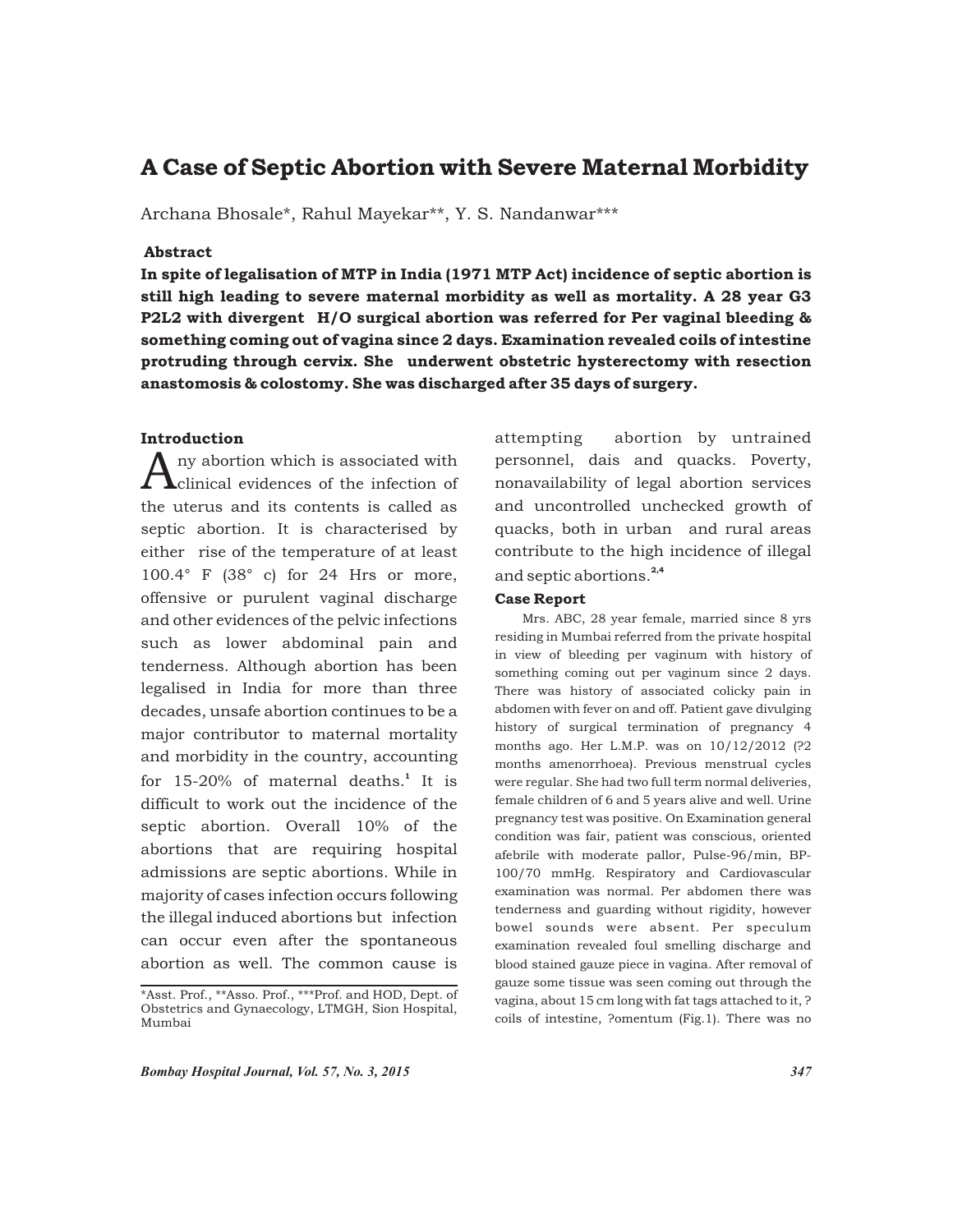

active P/V Bleeding. On per vaginal examination uterus was 12-14 wks size, deviated to left side firm in consistency and restricted mobility. Per rectal examination confirmed size of uterus and Rectum was empty and ballooned out. Provisional diagnosis was of septic abortion with uterine perforation. USG findings were as following - bulky uterus, 2.8 cm long discontinuity in the anterior wall on the right side suggestive of uterine perforation with herniation of the bowel loops through it. Bowel loops were of normal diameter with sluggish peristalsis. There was mild ascites and borderline hepatomegaly. All emergency investigations were sent, surgeon standby was taken and Pt. was explored immediately with simultaneous blood transfusion. In Situ findings - 1000 cc haemoperitoneum, products of conception found in the peritoneal cavity, size of uterus was 14 weeks. There was a rent of 6 x 2.5 cm on the posterior wall of uterus near fundus (Fig.2). Another horizontal



rent measuring 4 x 2 cm on anterior wall at the level of isthmus was found (Fig 3). Bowel mucosa was



avulsed and pouting with mucosa herniating through

the rent on posterior wall (Fig.4). Anterior wall of the



distal end of sigmoid colon was perforated and splayed open. Descending colon upto the splenic flexure was devitalised and gangrenous. Bilateral fallopian tubes and ovaries were normal. Total obstetric hysterectomy was performed. Devitalised descending colon from the distal 2/3rd upto the lower end of the sigmoid colon resection done by the surgeons. Hartmans pouch created at the lower end of the sigmoid colon. Transverse colon end colostomy done in the left hypochondriac region. Post operative course was uneventful. Pt was treated with higher antibiotics. Total parenteral nutrition given and patient discharged after 35 days of surgery.

#### Discussion

Even after extensive efforts of health education, promotion and provision of various contraceptive methods as well as emergency contraceptives septic abortion still remains a significant contributory factor for maternal mortality and morbidity. Our pt. was 28 year young and many studies show high incidence in the age group of 26 - 30 years. Himalayan Institute of medical sciences has reported 37.5% cases of septic abortion at 26-30 years, a 2004 study of septic abortion done at LTMGH, Sion hospital reported mean age of 25.4 among 27 cases of septic abortion, Dr. Bhattacharya S. and Mukharjee also reported 70% cases in early thirties out of 132 septic abortion

*348 Bombay Hospital Journal, Vol. 57, No. 3, 2015*